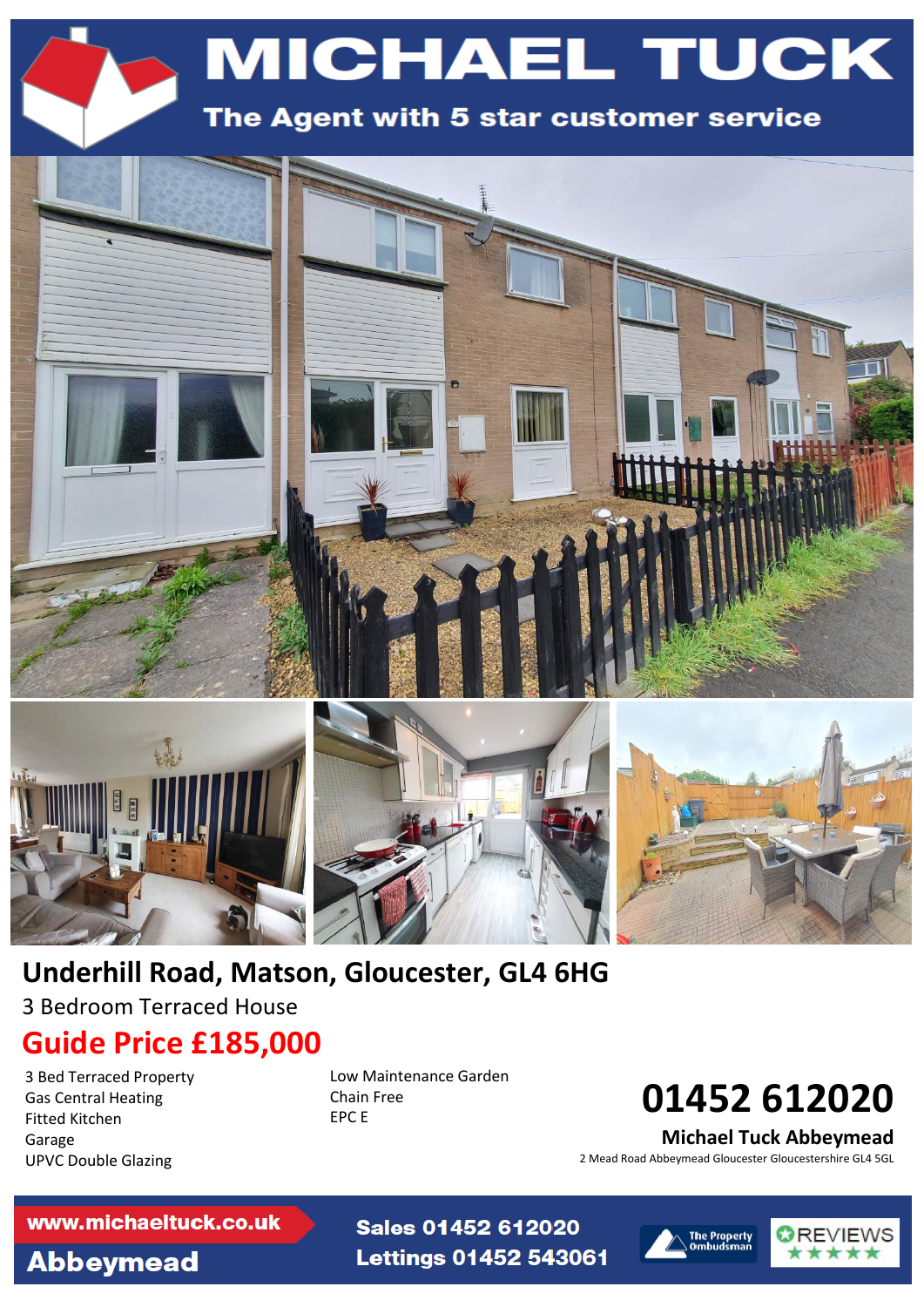

## **Description**

Michael Tuck are delighted to offer this well presented 3 bedroom terraced property with the benefit of having an en-bloc garage. The current owner has resided at the property for over 40 years and is now selling to be close to her Son. The property boasts great sized accommodation and offers gas central heating, Upvc double glazing, fitted kitchen and low maintenance gardens with rear access to an en-bloc single garage. The Seller is also offering the buyer the opportunity to move quickly as won't be buying another property. Call 01452 612020 to book your viewing today!

**Lounge/Diner** 24' 0'' x 7' 8'' (7.31m x 2.34m) (Narrows 2.65m)

**Kitchen** 10' 11" x 7' 8" (3.32m x 2.34m)

**Bedroom 1** 10' 6'' x 10' 4'' (3.19m x 3.15m)

**Bedroom 2** 10' 5'' x 9' 6'' (3.18m x 2.89m)

**Bedroom 3** 10' 7'' x 7' 0'' (3.22m x 2.13m)

**Shower Room** 5' 5'' x 6' 1'' (1.65m x 1.85m)

### **Viewing Strictly Through the Agent**

Please call us on 01452 612020or email estates.abbeymead@michaeltuck.co.uk to make an appointment.

### **Letting?**

If you are interested in purchasing this property as an investment and would like advice on rental figures, please call our Lettings Department on 01452 543061.

### **Selling?**

Call us for a free no obligation valuation. Selling property in your area since 1983!